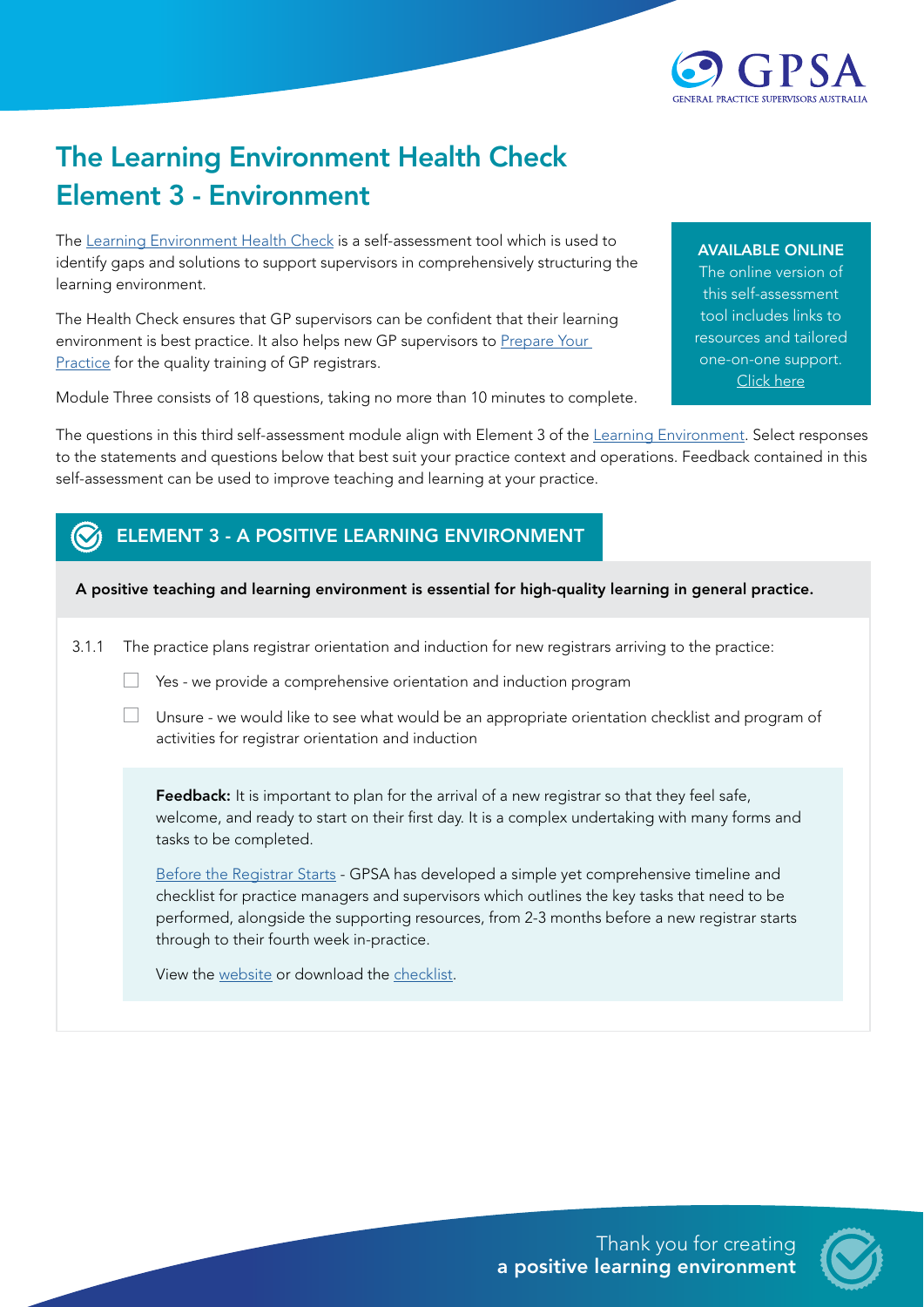

| 3.1.2 | All staff at the practice are involved in orientation/induction activities and have a positive and<br>welcoming attitude towards learners:                                                                                                                                                                                               |
|-------|------------------------------------------------------------------------------------------------------------------------------------------------------------------------------------------------------------------------------------------------------------------------------------------------------------------------------------------|
|       | $\Box$ 3<br>$\Box$ 5<br>Strongly disagree<br>$\vert$ 1<br>2<br>Strongly agree<br>$\overline{4}$                                                                                                                                                                                                                                          |
|       | Feedback: The GPSA Team Leadership in General Practice guide provides ideas as to how<br>you can successfully lead your team, ensuring everyone is involved in making a new registrar<br>feel welcome.                                                                                                                                   |
| 3.2.1 | The practice is meeting all WorkSafe obligations, including having an OHS noticeboard:<br>Yes<br>Unsure                                                                                                                                                                                                                                  |
|       | Feedback: The GPSA website page on <b>Bullying and Harassment</b> contains a list of resources<br>relevant to your State or Territory, as well as resources offered by GPSA. It includes a list of<br>WorkSafe contacts along with links to posters that are mandatory to display in the workplace<br>in each jurisdiction, if required. |
| 3.2.2 | The practice has a clearly defined zero tolerance approach to bullying and harassment with<br>appropriate policies and procedures in place to reduce and/or manage such:<br>Yes<br>Unsure - we would like more information                                                                                                               |
|       | Feedback: The GPSA Bullying and Harassment guide explains how to recognise and manage<br>bullying and harassment behaviour, fostering a healthy work culture which benefits staff and<br>patient care. Use this as a tearoom, team building and induction resource to complement your<br>other educational activities.                   |
|       | Download an <i>Incident Reporting Form</i> template to appropriately manage concerns at your<br>practice. Ensure it is available to all staff.                                                                                                                                                                                           |
| 3.2.3 | The practice has an Employee Assistance Program (EAP) available to all staff<br>Yes<br>No                                                                                                                                                                                                                                                |

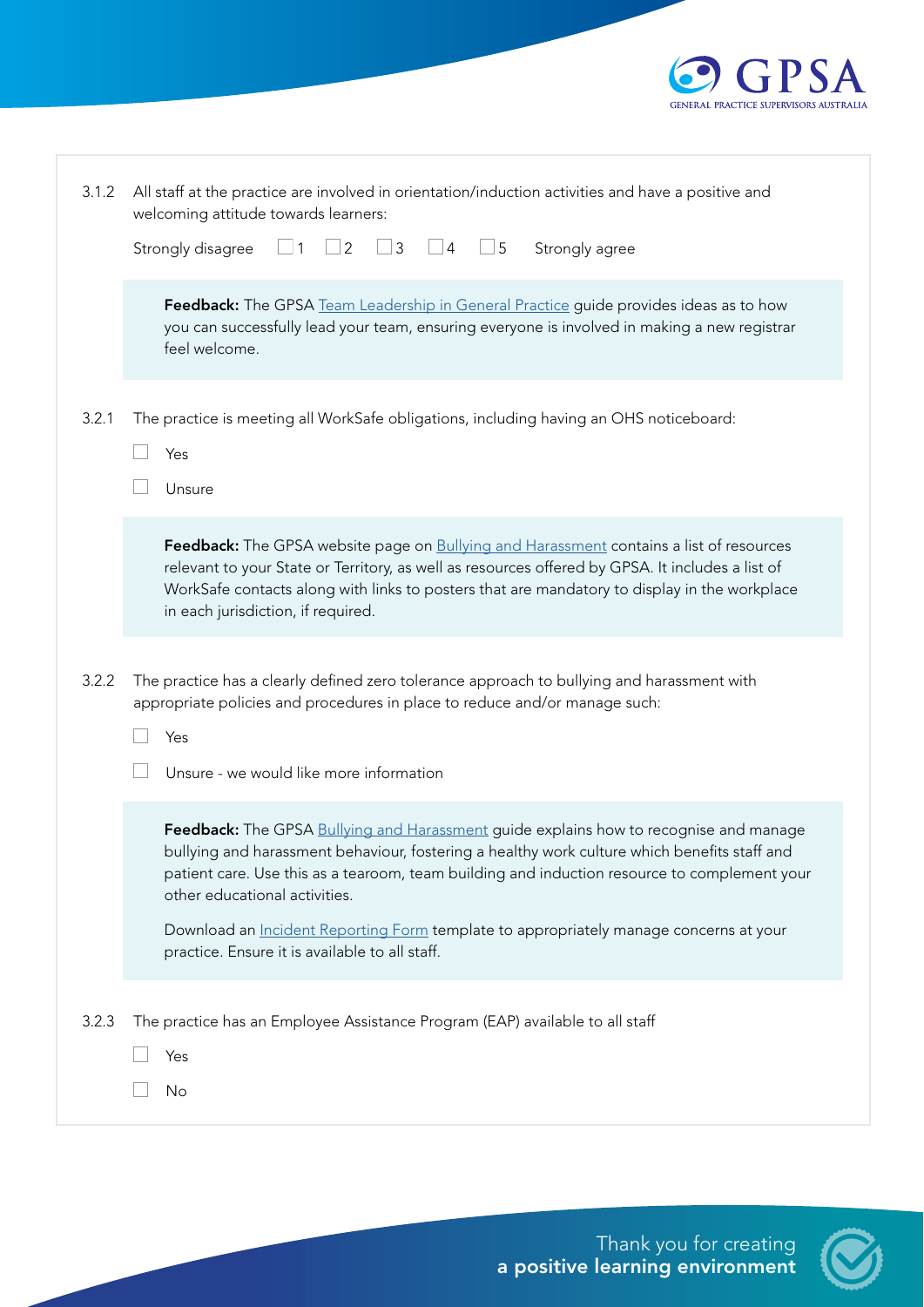

| 3.2.4 | The practice is confident in providing a culturally safe environment to staff and patients, especially for<br>persons who may identify as Aboriginal and/or Torres Strait Islander.                                                                                                                                                  |
|-------|--------------------------------------------------------------------------------------------------------------------------------------------------------------------------------------------------------------------------------------------------------------------------------------------------------------------------------------|
|       | Yes                                                                                                                                                                                                                                                                                                                                  |
|       | Unsure - we would like to learn more about building cultural safety at our practice.                                                                                                                                                                                                                                                 |
|       | Feedback: GP Supervisors strive to create a culturally safe workplace, teaching, learning, and<br>practicing environment. GPSA has a range of resources to assist you in this goal:                                                                                                                                                  |
|       | GPSA Website - Aboriginal and Torres Strait Islander Health                                                                                                                                                                                                                                                                          |
|       | GPSA Guide - Aboriginal and Torres Strait Islander Health: Teaching and Learning                                                                                                                                                                                                                                                     |
|       | Template - Cultural Inclusion Policy                                                                                                                                                                                                                                                                                                 |
|       | Checklist - A welcoming practice: Cultural Inclusion                                                                                                                                                                                                                                                                                 |
|       | Teaching Plans - Aboriginal and Torres Strait Islander Health Series                                                                                                                                                                                                                                                                 |
|       |                                                                                                                                                                                                                                                                                                                                      |
| 3.2.5 | The practice has the right tools and processes in place to provide quality care for LGBTQIA+<br>individuals                                                                                                                                                                                                                          |
|       | Yes                                                                                                                                                                                                                                                                                                                                  |
|       | We would like to learn more about providing quality care for LGBTQIA+ individuals                                                                                                                                                                                                                                                    |
|       | Feedback: GPSA's dedicated website page containts a collection of resources aimed to<br>support GP supervisors in their teaching and supervision of registrars who are providing<br>medical services to lesbian, gay, bisexual, trans and non-binary, queer, intersex, asexual and<br>other (LGBTQIA+) patients in general practice. |
|       | In addition there are two core resources to download containing all the information you need:                                                                                                                                                                                                                                        |
|       | GPSA Guide: LGBTQIA+ Health and Inclusive Healthcare in General Practice                                                                                                                                                                                                                                                             |
|       | Clinical Guideline for the Health Needs of People with Intersex Variations.                                                                                                                                                                                                                                                          |
| 3.2.6 | The practice utilises an open disclosure framework so mistakes or concerns can be identified and<br>discussed                                                                                                                                                                                                                        |
|       | Yes                                                                                                                                                                                                                                                                                                                                  |
|       | No                                                                                                                                                                                                                                                                                                                                   |
|       | Unsure                                                                                                                                                                                                                                                                                                                               |

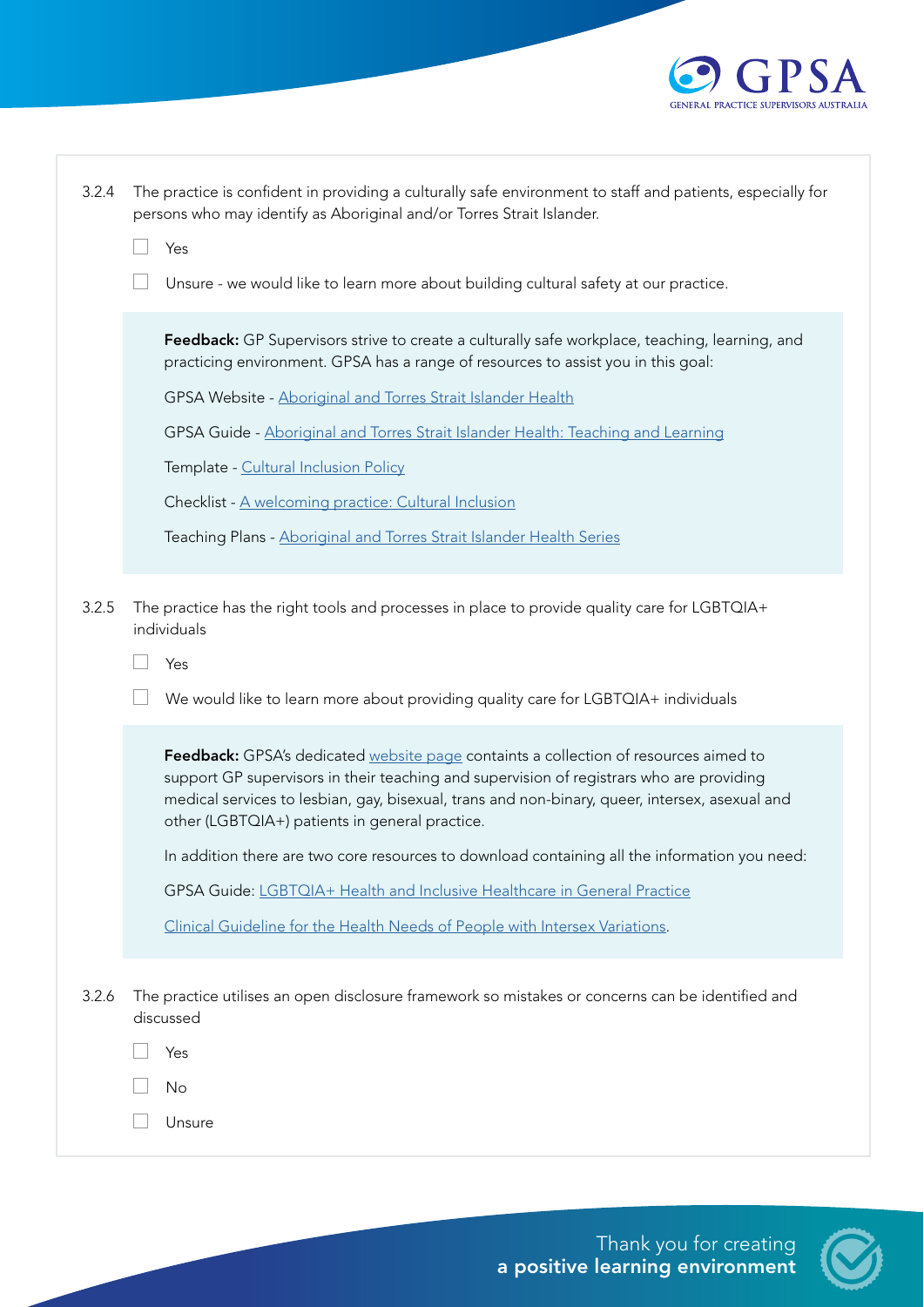

| 3.3.1 | Registrars are assisted to plan their learning, using the right tools and methods, at the right times, to<br>identify the right learning needs.                                                                                                                                                                                                                                                                                               |
|-------|-----------------------------------------------------------------------------------------------------------------------------------------------------------------------------------------------------------------------------------------------------------------------------------------------------------------------------------------------------------------------------------------------------------------------------------------------|
|       | ∫ 1<br>$\overline{2}$<br>$\overline{3}$<br>$\Box$<br>Strongly disagree<br>$\Box$<br>Strongly agree                                                                                                                                                                                                                                                                                                                                            |
|       | Feedback: Each registrar undertaking GP training comes with a completely different clinical<br>and educational background, and consequently no two registrars have the same learning<br>needs. While learning is ultimately the responsibility of the registrar, the GP Supervisor has<br>an important role to play in helping the registrar identify, clarify, prioritise and address their<br>learning needs for general practice training. |
|       | Learning needs identification is the process of using tools and methods to identify the<br>learning needs of the registrar, both known and unknown.                                                                                                                                                                                                                                                                                           |
|       | The GPSA Helping Your Registrar Plan their Learning guide contains a useful toolkit which you<br>can download to support the planning of learning.                                                                                                                                                                                                                                                                                            |
| 3.3.2 | The practice has access to a sustainable and diverse patient load for the registrar to address their<br>minimum clinical hours and learning needs                                                                                                                                                                                                                                                                                             |
|       | 2<br>3<br>$\Box$ 5<br>Strongly agree<br>Strongly disagree<br>4                                                                                                                                                                                                                                                                                                                                                                                |
| 3.3.3 | Teaching and learning is beyond just the clinical, and encompasses professionalism, teamwork,<br>communication, business, and administrative domains to help learners become practice-ready                                                                                                                                                                                                                                                   |
|       | Yes                                                                                                                                                                                                                                                                                                                                                                                                                                           |
|       | Unsure, we would like further resources with respect to teaching non-clinical elements of<br>general practice                                                                                                                                                                                                                                                                                                                                 |
|       | Feedback: The GPSA Teaching Professionalism guide aims to support supervisors to identify,<br>assess, and facilitate development of skills in professional and ethical practice of their<br>registrars.                                                                                                                                                                                                                                       |
|       | The GPSA Managing Uncertainty guide aims to support GP supervisors to identify, assess, and<br>facilitate development of skills in managing uncertainty.                                                                                                                                                                                                                                                                                      |
| 3.4.1 | Supervisors feel confident that the continuing professional development they have access to supports<br>them to be best practice teachers:                                                                                                                                                                                                                                                                                                    |
|       | Strongly disagree<br>$\overline{\phantom{0}}$ 5<br>Strongly agree<br>2<br>$\Box$ 3<br>$\perp$ 4                                                                                                                                                                                                                                                                                                                                               |

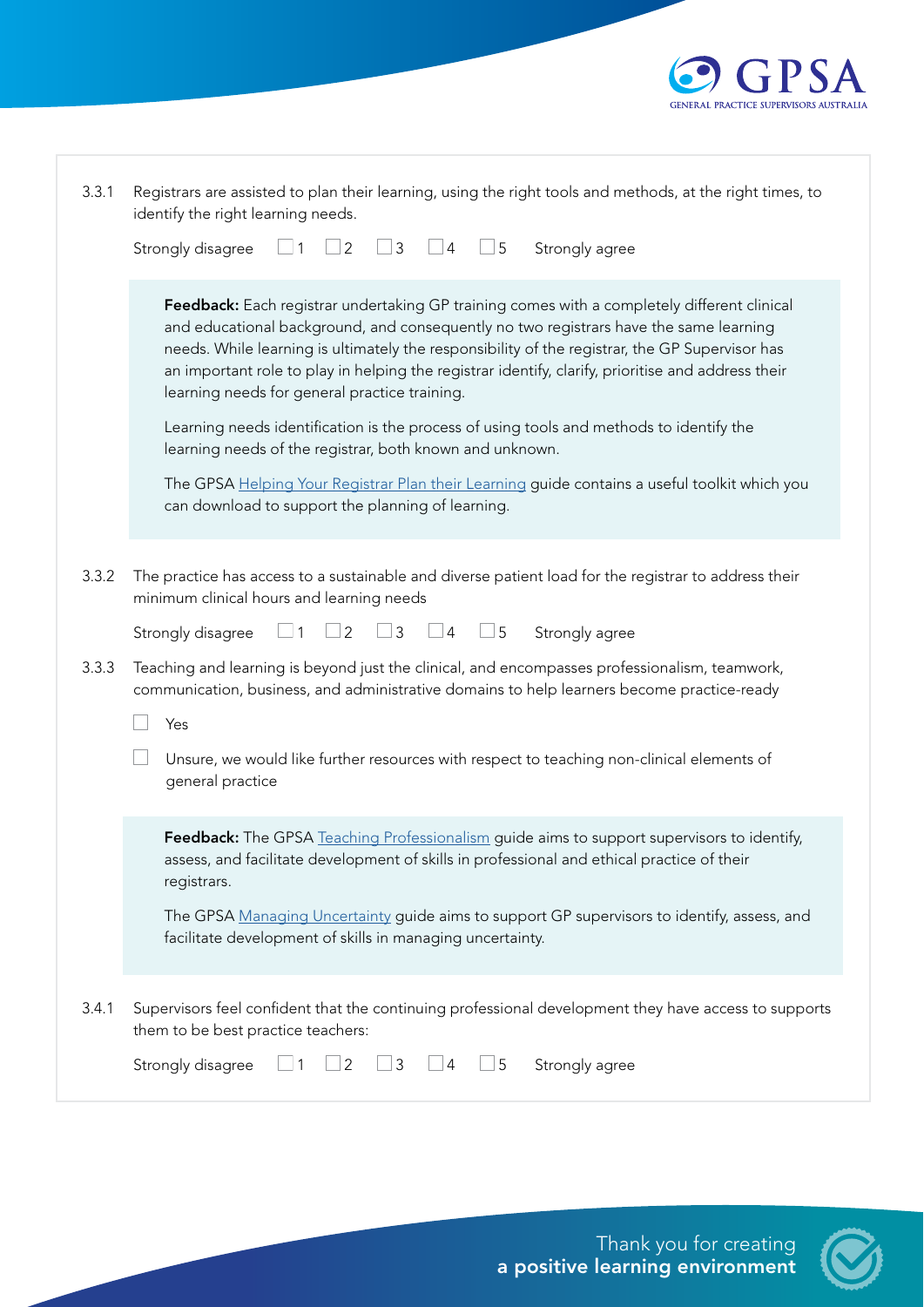

| 3.4.2 | Supervisors feel adequately equipped and utilise a wide range of resources to support teaching (such<br>as guides, teaching plans, etc.):                                                                                                                                                                                                                                                                                                                                                               |
|-------|---------------------------------------------------------------------------------------------------------------------------------------------------------------------------------------------------------------------------------------------------------------------------------------------------------------------------------------------------------------------------------------------------------------------------------------------------------------------------------------------------------|
|       | $\vert$ 2<br>$\mathfrak{Z}$<br>$\Box$ 5<br>Strongly disagree<br>$\vert 4 \vert$<br>Strongly agree<br>1                                                                                                                                                                                                                                                                                                                                                                                                  |
|       | Feedback: The GPSA Practice-based Teaching in General Practice guide is the<br>comprehensive resource for GP supervisors that guides the formal aspects of supervision -<br>'what to teach' and 'how to teach'. Teaching methods described in the guide include but are<br>not limited to: case-based discussion, random case analysis, audit, direct observation, and<br>role modelling, etc. The focus of the guide is on the dedicated, quarantined, structured forms<br>of practice based teaching. |
|       | GPSA also has a range of Teaching Plans which support quality teaching across a diverse<br>range of topics.                                                                                                                                                                                                                                                                                                                                                                                             |
|       | Random Case Analaysis is an important methodology for teaching and learning, and even<br>preparing for exams. Download the GPSA guide to and template for performing random case<br>analyses.                                                                                                                                                                                                                                                                                                           |
| 3.4.3 | Practices roster quarantined teaching and supervision time between supervisors and registrars,<br>consistent with their stage of training:                                                                                                                                                                                                                                                                                                                                                              |
|       | $\overline{2}$<br>3<br>$\Box$ 5<br>Strongly agree<br>Strongly disagree<br>$\overline{4}$                                                                                                                                                                                                                                                                                                                                                                                                                |
| 3.4.4 | The supervisor and practice take a 'whole of team' approach to supervision of the registrar:                                                                                                                                                                                                                                                                                                                                                                                                            |
|       | Strongly disagree<br>$\overline{2}$<br>3<br>$\overline{4}$<br>$\overline{\phantom{0}}$ 5<br>Strongly agree<br>」1                                                                                                                                                                                                                                                                                                                                                                                        |
|       | Feedback: The GPSA Team Leadership in General Practice guide provides ideas as to how<br>you can successfully lead your team, ensuring everyone is involved in making a new registrar<br>feel welcome.                                                                                                                                                                                                                                                                                                  |
| 3.4.5 | Problems related to teaching, learning, and supervision are routinely identified, discussed and resolved<br>with registrars:                                                                                                                                                                                                                                                                                                                                                                            |
|       | Strongly disagree<br>$\sqrt{5}$<br>Strongly agree<br>$\overline{2}$<br>3<br>$\overline{4}$                                                                                                                                                                                                                                                                                                                                                                                                              |